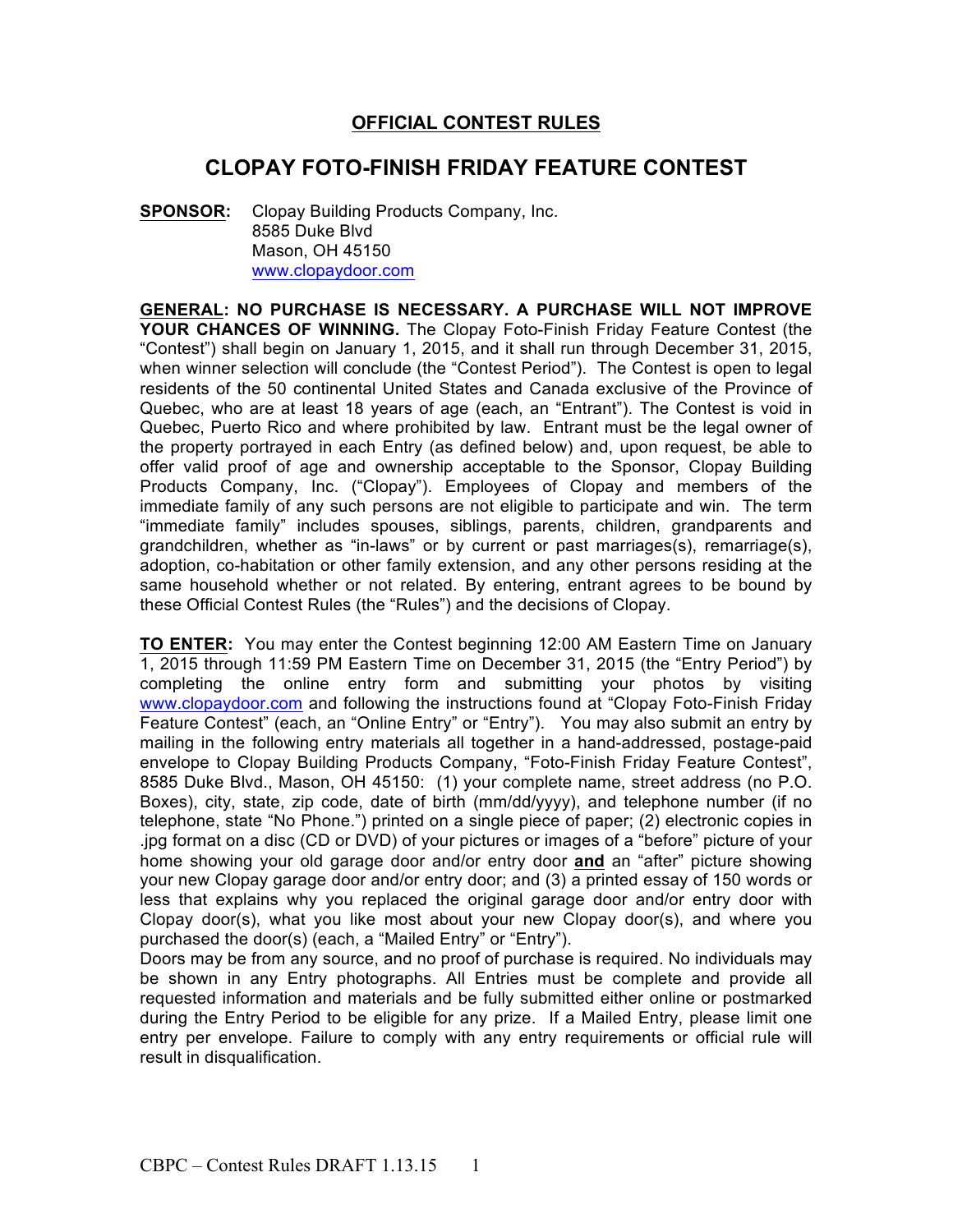All Entries will be reviewed and a winner selected by members of Clopay's internal design team. Winning photos will be uploaded to Clopay's website and social media properties, including – but not limited to – Facebook, Twitter, Google+, Pinterest, Houzz, and Hometalk. Clopay reserves the right to approve or decline any Entry. Clopay also reserves the right to edit either the image or the comments in order to ensure that the Entry conforms to these Rules and the criteria for consideration established by these Rules, or to correct typing mistakes, image size, or other discrepancy. Limit one Entry per person/household address during the Contest Period regardless of method of entry**.**  No mechanically reproduced Entries of any kind are permitted. Illegible and incomplete Entries are void. Clopay is not responsible for lost, late, mutilated, postage due, or misdirected Entries or Entries not received. In the event of a dispute over who submitted an Online Entry, the Entry will be deemed to have been submitted by the authorized account holder of the e-mail account identified on the Online Entry form. The authorized account holder is deemed to be the natural person who is assigned to an e-mail address by an Internet access provider, service provider, or online organization responsible for assigning e-mail addresses for the domain associated with the submitted e-mail address. All Entries become the property of Clopay and will not be returned. Each Entry must be submitted by an individual. Multiple party Entries are not eligible and will not be accepted.

**YOUR AGREEMENT:** By submitting an Entry, you agree, represent and warranty as to each of the following:

- 1. **Warranty of Non-Infringement.** YOU REPRESENT THAT ANY PHOTOGRAPH AND ESSAY YOU SUBMIT AS PART OF AN ENTRY TO CLOPAY IS YOUR ORIGINAL WORK AND DOES NOT INFRINGE ON THE LEGAL RIGHTS OF ANY THIRD PARTY– INCLUDING, WITHOUT LIMITATION, COPYRIGHT, TRADEMARK, AND OTHER INTELLECTUAL PROPERTY RIGHTS. YOU ALSO WARRANT THAT CLOPAY'S USE OF YOUR ENTRY WILL NOT RESULT IN THE INFRINGEMENT OF THE LEGAL RIGHTS OF ANY THIRD PARTY. FAILURE TO COMPLY WITH THIS OR ANY OFFICIAL RULE WILL RESULT IN DISQUALIFICATION.
- 2. **Grant of Rights to Photographs.** BY ENTERING THE CONTEST, YOU AUTOMATICALLY GRANT ALL RIGHT, TITLE AND INTEREST IN YOUR PHOTOGRAPHS AND ESSAY THAT YOU SUBMIT, INCLUDING ALL INTELLECTUAL PROPERTY RIGHTS ASSOCIATED WITH YOUR SUBMISSION, TO CLOPAY FOR ITS USE AT ITS SOLE DISCRETION, AND YOU AGREE TO SIGN ANY DOCUMENT NECESSARY TO CONFIRM SUCH ASSIGNMENT OF RIGHTS. YOU FURTHER AGREE TO WAIVE IN FAVOR OF CLOPAY ANY MORAL RIGHTS YOU HAVE IN THE PHOTOGRAGHS AND ESSAY YOU SUBMIT TO CLOPAY. IF FOR ANY REASON THE GRANT OF ALL RIGHT, TITLE AND INTEREST TO CLOPAY IS DETERMINED TO BE INVALID OR OTHERWISE COMPROMISED, THEN IN THE ALTERNATIVE, YOU HEREBY GRANT TO CLOPAY A FULLY PAID UP AND IRREVOCABLE LICENSE TO USE THE PHOTOGRAGHS AND ESSAY YOU SUBMIT FOR ANY REASONABLE BUSINESS PURPOSE.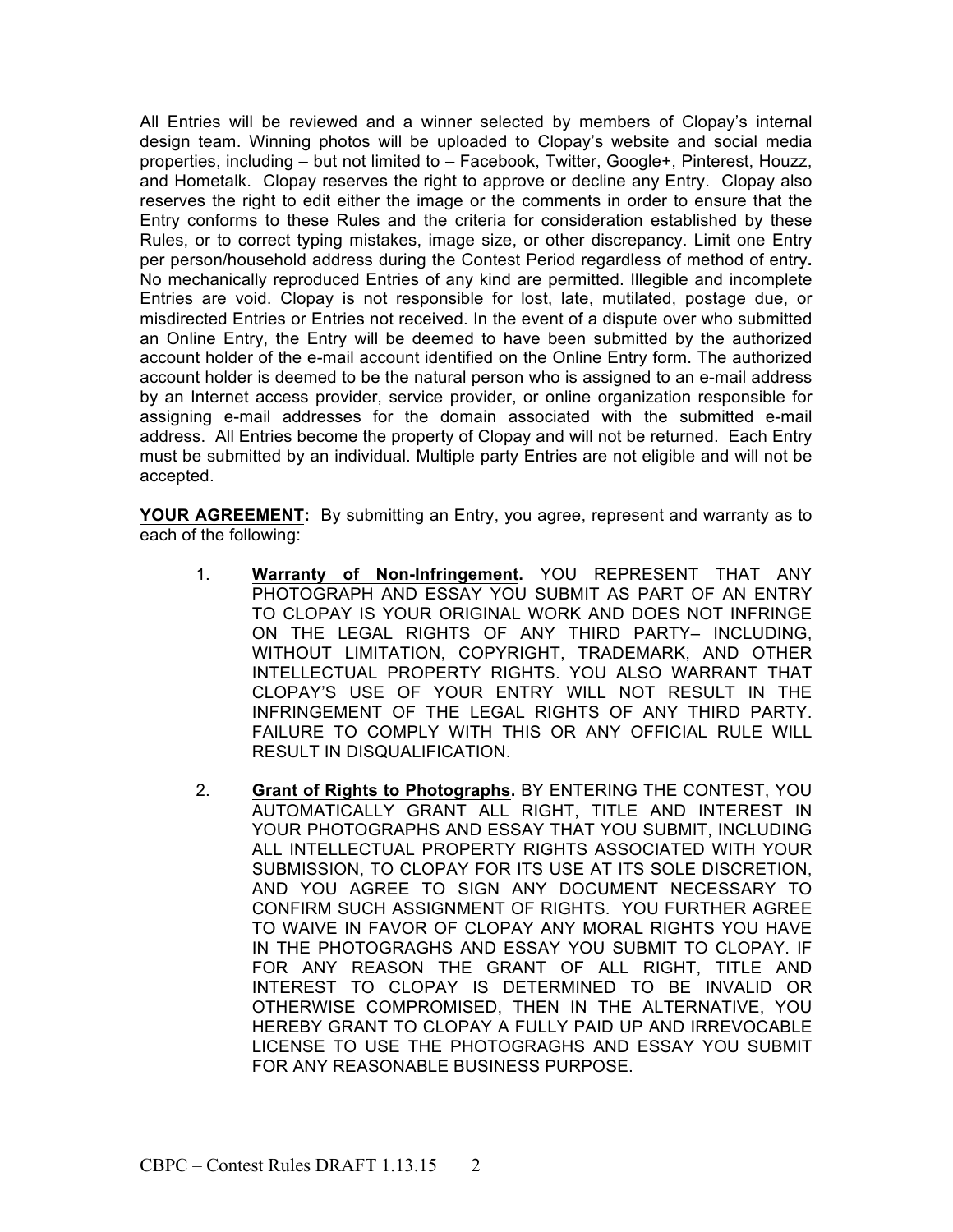**WINNER SELECTION:** At least one winner, but no more than two winners ("Winner(s)"), will be selected each month during the Contest Period (each a "Competition Period"), as provided in the "Competition Period/Award Segments" table below. Winners will be selected from entries submitted. Entries will be considered on a rolling basis and eligible for any remaining Competition Periods remaining during the Contest Period once received and approved.

## **Competition Period/Award Segments:**

1. January 1, 2015 12:00am ET – January 31, 2015 11:59pm ET 2. February 1, 2015 12:00am ET - February 28, 2015 11:59pm ET 2. March 1, 2015 12:00am ET - March 30, 2015 11:59pm ET 3. April 1, 2015 12:00am ET - April 30, 2015 11:59pm ET 4. May 1, 2015 12:00am ET - May 31, 2015 11:59pm ET 5. June 1, 2015 12:00am ET - June 30, 2015 11:59pm ET 6. July 1, 2015 12:00am ET - July 31, 2015 11:59pm ET 7. August 1, 2015 12:00am ET - August 31, 2015 11:59pm ET 8. September 1, 2015 12:00am ET - September 30, 2015 11:59pm ET 9. October 1, 2015 12:00am ET – October 31, 2015 11:59pm ET 10. November 1, 2015 12:00am ET – November 30, 2015 11:59pm ET 11. December 1, 2015 12:00am ET – December 31, 2015 11:59pm ET

Clopay will select up to two (2) prize winners for each Competition Period based on the Entries received.

The Winners will be announced by a posting on Clopay's Facebook page. Clopay will also make reasonable efforts to notify each Winner individually by phone/mail/email, in Clopay's discretion. In the event that a Canadian resident is an eligible Winner, that Entrant must first correctly answer a mathematical skill-testing question to be administered by phone or in writing, prior to being declared a Winner. Odds of winning will depend upon the number of eligible Entries received. Decisions of Clopay are final on all matters.

After each Competition Period concludes, the winning images from that round will be posted to an archive image gallery on the "Foto-Finish Friday Contest" page that will remain available to all site visitors to view. Only one Entry for each garage door and/or entry door is eligible over the course of the entire Contest Period.

**PRIZES:** Each Winner per Competition Period will be awarded one (1) prize (a "Prize") as follows:

## Prize: \$100 Value

Each Prize may be awarded in the form of a VISA debit or pre-paid credit card, check, cash or their equivalent and shall be paid in the currency of the country of residence of the Prize Winner. Prizes consist of only those items specifically listed as part of the Prize, and they shall remain subject to all applicable rules and restrictions associated with the issuers of the debit or credit card, including potential expiration dates. No substitution or transfer/assignment of any Prize by Winners are permitted. Only one (1) Prize will be awarded per household during the entire Contest Period. Any applicable federal, state and local taxes are the sole responsibility of each Winner. All federal, state, provincial, territorial and local laws and regulations apply.